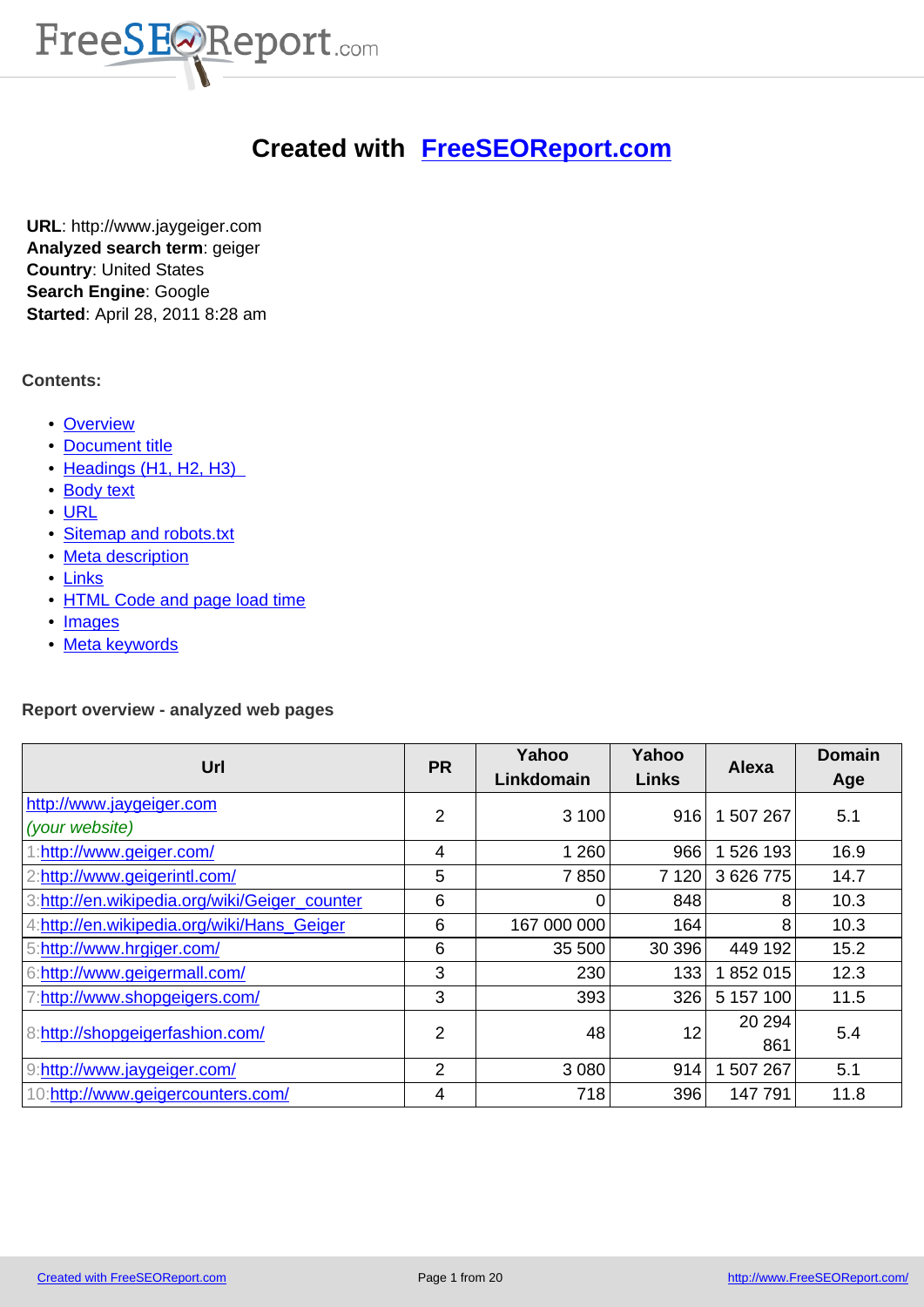

# **Competition Summary**

# Average PageRank: **5 Total number of Google search results: 17 600 000**



### **Your Website vs The Competition**

|                       | <b>Competition averages</b> | <b>Your site</b> |
|-----------------------|-----------------------------|------------------|
| PageRank              | 3.9                         |                  |
| Yahoo Linkdomain      | 15 186 562                  | 3 100            |
| Yahoo Links           | 3836                        | 916              |
| Allexa Rank           | 3 278 952                   | 1 507 267        |
| Domain Age (in years) | 10.8                        | 5.10             |

# **General suggestions**

- Make websites for people, not search engines.
- Make websites that convert to your end goal... not just rank for keywords.
- Build a brand around a community. One that loves you and will fight for you because they love your services. Don't shut them off.
- Make your brand so big that search engines need you.
- Don't focus on just one keyword. Do a proper keyword research to find out what people seeking your products and services are actually using.
- Read Google's SEO Starter Guide: http://www.google.com/webmasters/docs/search-engine-optimization-starter-guide.pdf.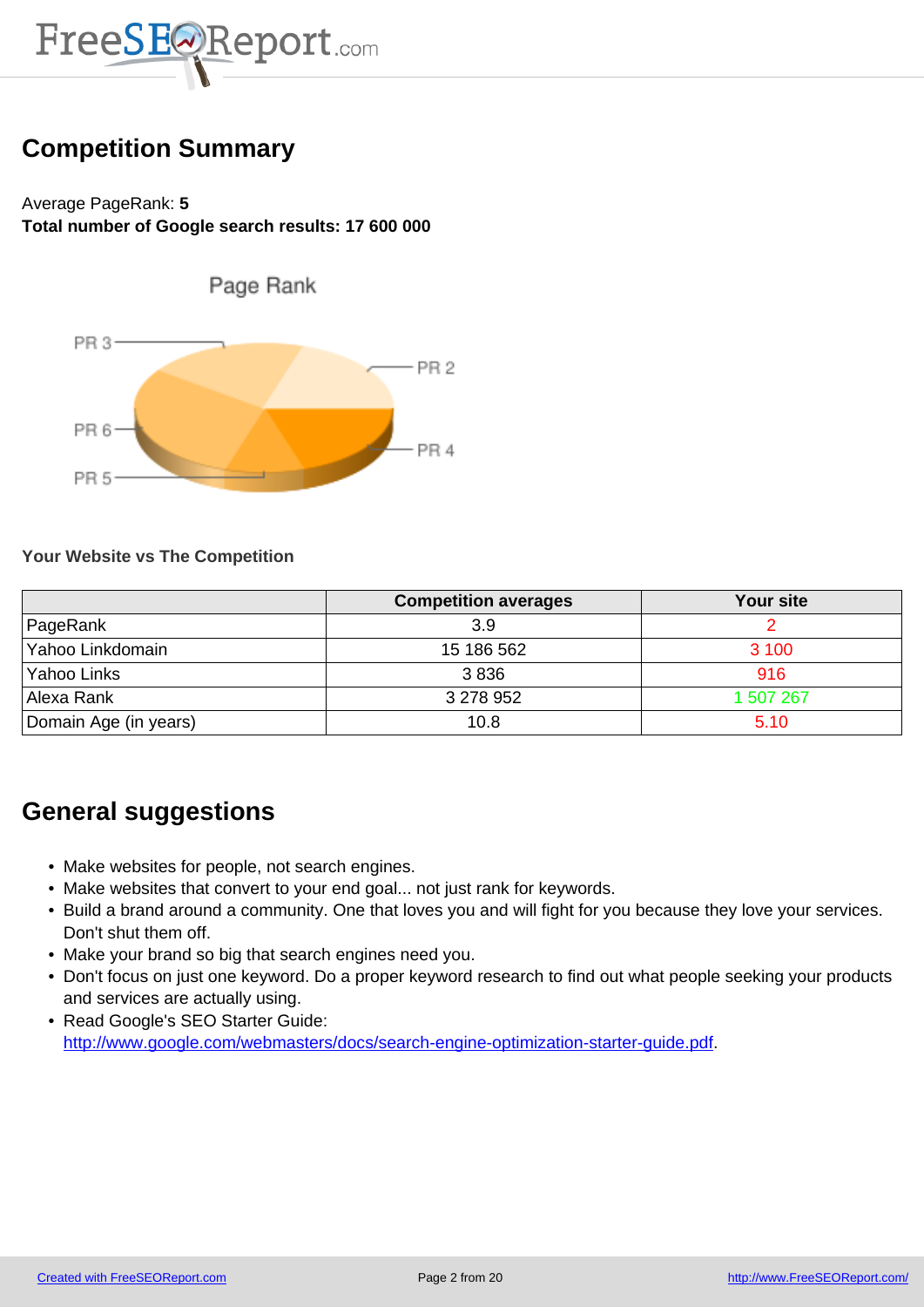

# **Report: Document title**

<span id="page-2-0"></span>The document title is the text within the <title>...</title> tags in the HTML code of your web page. This is one of the most important items in on-page optimization.

**Your competition:**

| #              | <b>Title</b>                                                                 |
|----------------|------------------------------------------------------------------------------|
|                | <b>Geiger Promotional Products</b>                                           |
| $\overline{2}$ | Geiger                                                                       |
| $\overline{3}$ | Geiger counter - Wikipedia, the free encyclopedia                            |
| $\overline{4}$ | Hans Geiger - Wikipedia, the free encyclopedia                               |
| $\overline{5}$ | HR Giger - The Official Website                                              |
| 6              | Object moved                                                                 |
|                | Geiger's Clothing and Sports                                                 |
| $\overline{8}$ | <b>GEIGER</b> Classic Fashions Online Store for Women's Clothing and Outwear |
| <u>g</u>       | Geiger                                                                       |
| 10             | GeigerCounters.com                                                           |

| Your site:        |  |
|-------------------|--|
| Bao<br>∵⊃∆ا،<br>ິ |  |

### **Detailed analysis of document title**

|                  | Your<br>site | #1              | #2  | #3  | #4 | <u>#5</u> | <u>#6</u>      | <u>#7</u> | #8              | #9  | #10 | Range    | Avg  |
|------------------|--------------|-----------------|-----|-----|----|-----------|----------------|-----------|-----------------|-----|-----|----------|------|
| KW               | N/A          | 1.              |     |     |    | N/A       | N/A            |           |                 |     |     | $0 - 1$  | 0.7  |
| Quantity:        |              |                 |     |     |    |           |                |           |                 |     |     |          |      |
| <b>KW</b>        | N/A          | N/A             | N/A | N/A | 5  | N/A       | N/A            | N/A       | N/A             | N/A | N/A | $0 - 5$  | 0.6  |
| <b>Position:</b> |              |                 |     |     |    |           |                |           |                 |     |     |          |      |
| <b>Words in</b>  | 2            | 3               |     | ⇁   | 7  | 6         | $\overline{2}$ | 4         | 10 <sub>1</sub> |     |     | $1 - 10$ | 4    |
| title:           |              |                 |     |     |    |           |                |           |                 |     |     |          |      |
| <b>Title</b>     | 11           | 27 <sub>1</sub> | 6   | 49  | 46 | 31        | 12             | 34        | 70              | 6   | 18  | $6 - 70$ | 28.2 |
| length:          |              |                 |     |     |    |           |                |           |                 |     |     |          |      |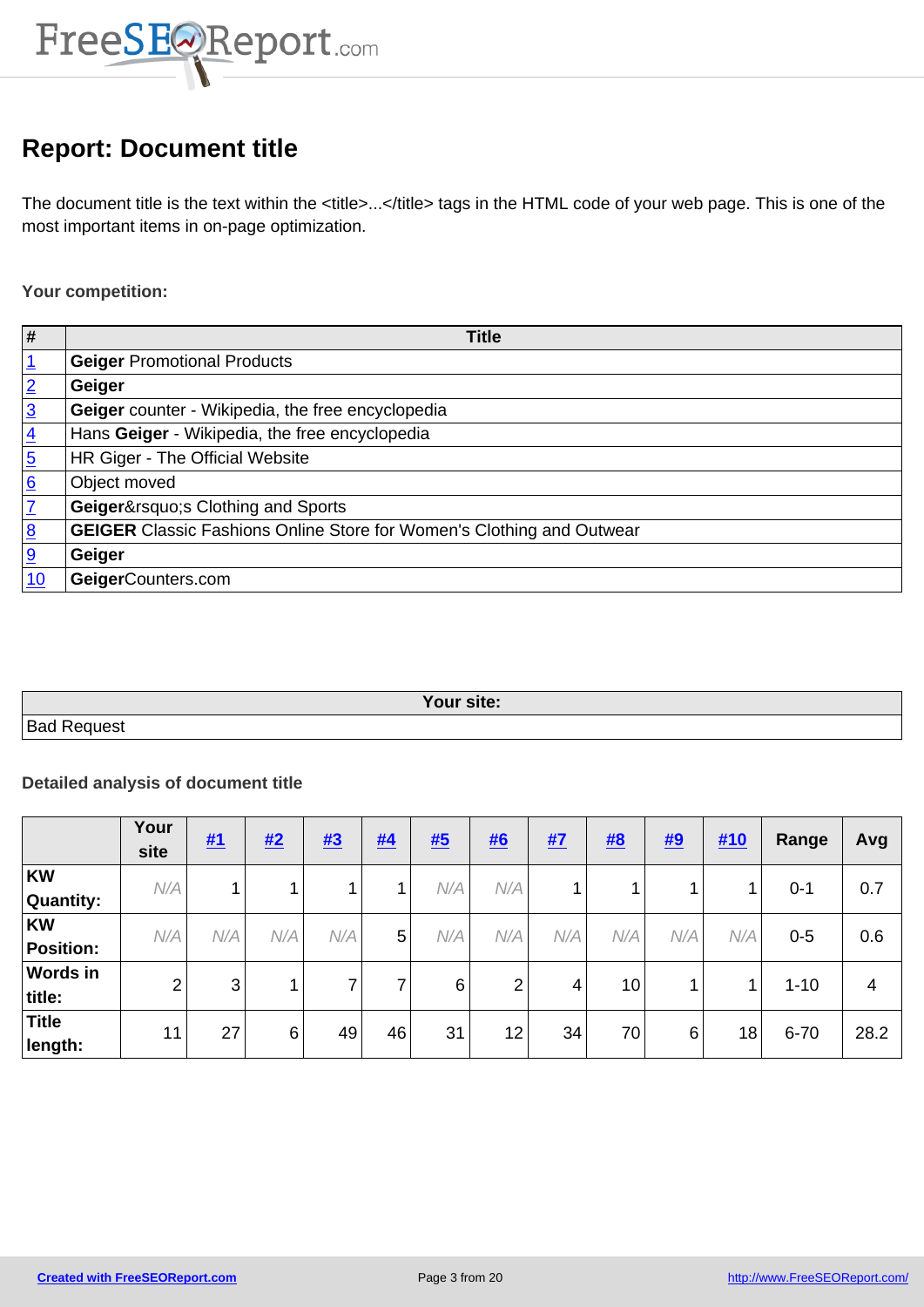

- **Make sure that your title tag includes your keyword** (a greater weighting is given to key phrases at the left of the title tag)
- A compelling call-to-action might help you get a better click-through rate in Google search engine results pages.
- Make title tag unique on each page (Google Webmaster Tools can help you detect problems with the title tags).
- Avoid keyword stuffing in your page title.
- Using the table above to compare y[our site to your competition](http://www.google.com/webmasters/tools/).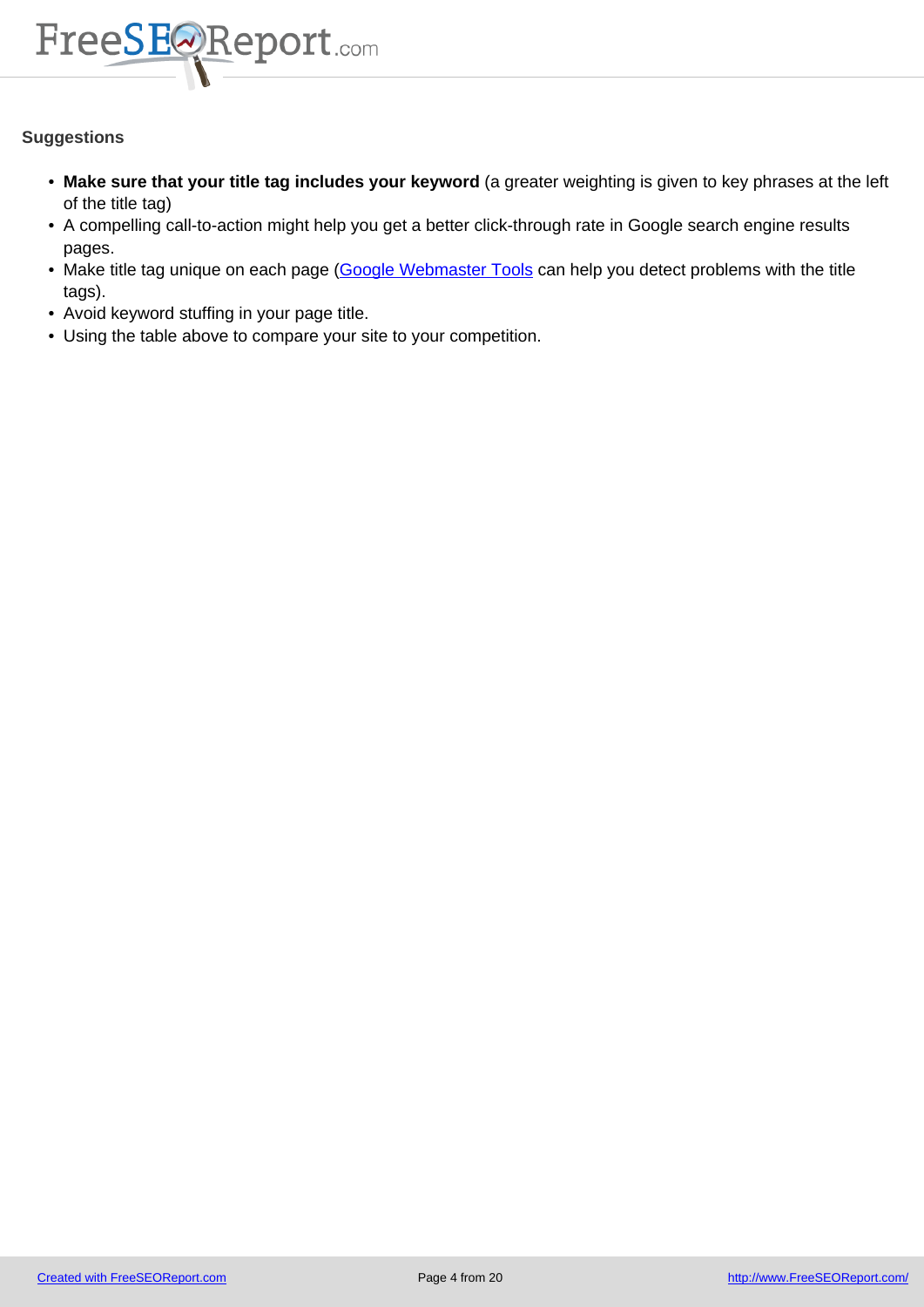

# **Report: Headings (H1, H2, H3)**

<span id="page-4-0"></span>Headings (h1) and sub-headings (h2, h3) are texts that are written between the <h1>..</h1>, <h2>..</h2> and <h3>..</h3> tags.

**Usage of H1, H2 and H3 tags. Your competition:**

| #             | H1  | H <sub>2</sub> | H3  |
|---------------|-----|----------------|-----|
|               |     | ⌒              |     |
| റ             |     | N/A            | N/A |
| റ             |     | ⇁              | N/A |
|               |     | ⌒              | N/A |
| <u>5</u>      | N/A | N/A            | N/A |
| <u>6</u>      |     | N/A            | N/A |
|               |     | 6              | N/A |
| o<br><u>୦</u> | N/A | N/A            | N/A |
| <u>9</u>      | 10  |                |     |
| 10            | N/A | N/A            | N/A |

| Your site: |               | .<br>$\blacksquare$ | . .<br>-- |
|------------|---------------|---------------------|-----------|
| $1 - 11$   | $\mathcal{M}$ |                     |           |

# **Detailed analysis of H1 - the most important heading**

|                                         | Your<br>site | <u>#1</u> | #2 | #3 | #4             | <b>#5</b> | #6  | <u>#7</u> | #8  | #9  | #10 | Range     | Avg |
|-----------------------------------------|--------------|-----------|----|----|----------------|-----------|-----|-----------|-----|-----|-----|-----------|-----|
| H <sub>1s</sub> with<br>the<br>keyword: | N/A          | 3         | 1  | 1  |                | N/A       | N/A | N/A       | N/A | N/A | N/A | $0 - 3$   | 0.5 |
| H1 avg<br>word<br>count:                | N/A          | 2.6       | 1  | 2  | $\overline{2}$ | N/A       | 2   | 2         | N/A | 4.6 | N/A | $1 - 4.6$ | 2.3 |
| Avg H1<br>length:                       | N/A          | 18        | 6  | 14 | 11             | N/A       | 12  | 11        | N/A | 26  | N/A | $6 - 26$  | 14  |

## **Detailed analysis of headings H2 & H3**

| Your<br>site | 20 L | <br>Ш | $\mathbf{u}$ | . | <b><i>BEE</i></b><br>$\boldsymbol{\pi}$ | $\mathbf{u}$<br>$\boldsymbol{\pi}$ | --<br>17 L | $\mathbf{r}$ | $\mathbf{u}$<br>ÆТ | <b><i><u>HAA</u></i></b><br>$\pi$ is | Range<br>$-1$ | Ava |
|--------------|------|-------|--------------|---|-----------------------------------------|------------------------------------|------------|--------------|--------------------|--------------------------------------|---------------|-----|
|              |      |       |              |   |                                         |                                    |            |              |                    |                                      |               |     |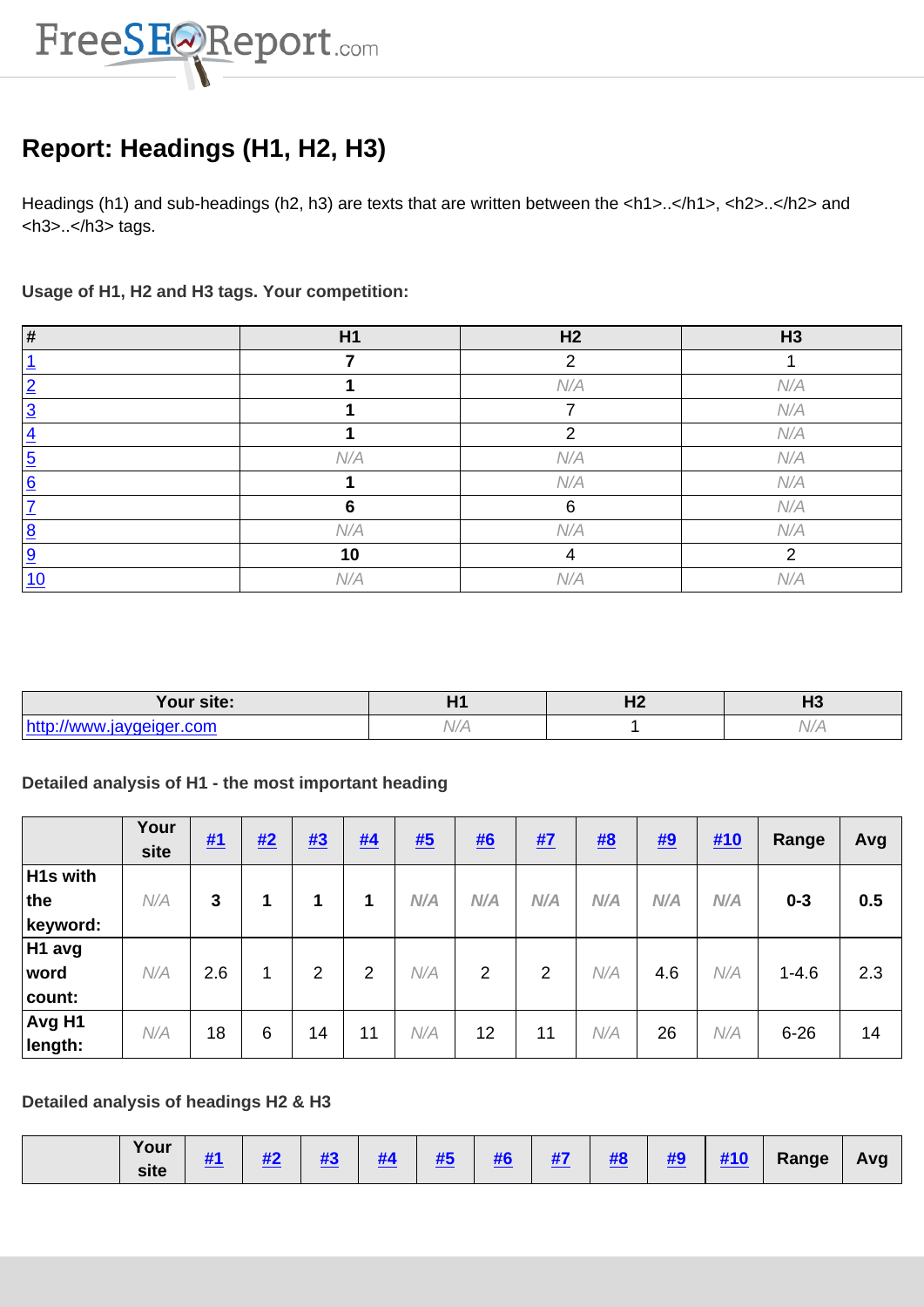

| H2s with<br>the    | N/A | $\overline{2}$ | N/A | N/A | N/A | N/A | N/A | 1   | N/A | N/A            | N/A | $0 - 2$    | 0.3  |
|--------------------|-----|----------------|-----|-----|-----|-----|-----|-----|-----|----------------|-----|------------|------|
| keyword:           |     |                |     |     |     |     |     |     |     |                |     |            |      |
| <b>H3s with</b>    |     |                |     |     |     |     |     |     |     |                |     |            |      |
| the                | N/A | 1              | N/A | N/A | N/A | N/A | N/A | N/A | N/A | N/A            | N/A | $0 - 1$    | 0.1  |
| keyword:           |     |                |     |     |     |     |     |     |     |                |     |            |      |
| H2 avg             |     |                |     |     |     |     |     |     |     |                |     |            |      |
| word               | 4   | 17             | N/A | 2.4 | 2.5 | N/A | N/A | 4.8 | N/A | 1.3            | N/A | $1.3 - 17$ | 5.3  |
| count:             |     |                |     |     |     |     |     |     |     |                |     |            |      |
| H <sub>3</sub> avg |     |                |     |     |     |     |     |     |     |                |     |            |      |
| word               | N/A | 4              | N/A | N/A | N/A | N/A | N/A | N/A | N/A | $\overline{2}$ | N/A | $2 - 4$    | 3    |
| count:             |     |                |     |     |     |     |     |     |     |                |     |            |      |
| Avg H <sub>2</sub> | 25  | 115            | N/A | 17  | 19  | N/A | N/A | 30  | N/A | 9              | N/A | $9 - 115$  | 35.8 |
| length:            |     |                |     |     |     |     |     |     |     |                |     |            |      |
| Avg H <sub>3</sub> |     |                |     |     |     |     |     |     |     |                |     |            |      |
| length:            | N/A | 27             | N/A | N/A | N/A | N/A | N/A | N/A | N/A | 15             | N/A | $15 - 27$  | 21   |

- **Avoid keyword stuffing in any of heading tags because it will do more harm than good**
- **Using your keyword in H1 or H2 can give some minor positive effects on SEO**
- <h1> is the most important heading use it only once or twice per document and include your keyword there if it fits naturally
- Use the tables above to compare your site to your competition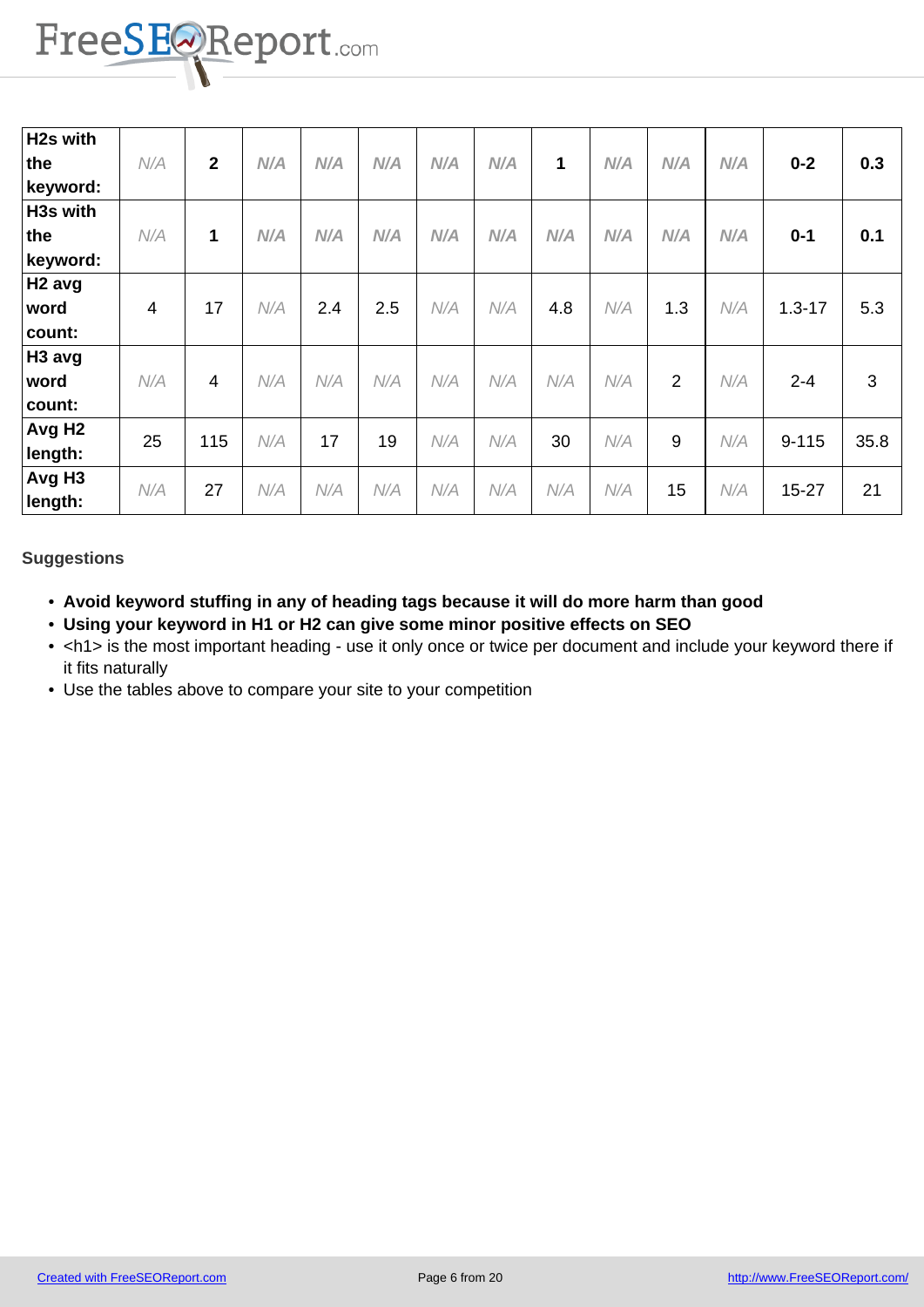

# **Report: Body text**

<span id="page-6-0"></span>Body text is the text from your web page without all the HTML tags and code.

### **Body text**

| $\overline{\boldsymbol{H}}$ | <b>KW Count</b> | <b>KW Position</b> | <b>KW Density</b> | <b>Word count</b> | <b>Text length</b> |
|-----------------------------|-----------------|--------------------|-------------------|-------------------|--------------------|
|                             | 24              |                    | 6.1%              | 393               | 2779               |
| $\overline{2}$              |                 | 0                  | 5.3%              | 38                | 237                |
| $\overline{3}$              | 37              |                    | 3.8%              | 966               | 6892               |
| $\overline{4}$              | 26              | 5                  | 4.3%              | 606               | 4395               |
| $\overline{5}$              |                 | N/A                | N/A               |                   | 0                  |
| 6                           |                 | N/A                | N/A               | 8                 | 43                 |
| 7                           | 10              | 47                 | 3.8%              | 264               | 1590               |
| $\overline{8}$              | 27              | 86                 | 8.5%              | 318               | 2109               |
| 9                           | 17              | 8                  | 0.7%              | 2458              | 15205              |
| 10                          | 12              | 90                 | 3%                | 403               | 2703               |
| <b>Averages:</b>            | 15.5            | 24                 | 3.6%              | 545               | 3595               |

| Your site:               | <b>KW Count</b> | <b>KW Position</b> | <b>KW Density</b> | $\sqrt{2}$ Word count | <b>Text length</b> |
|--------------------------|-----------------|--------------------|-------------------|-----------------------|--------------------|
| http://www.jaygeiger.com |                 |                    |                   |                       | 95                 |

- **Make sure that the keyword you are targeting with this page really is in your body text**
- Avoid keyword stuffing in body text. Remember each page should be targeted to different keywords.
- Put main keywords closer to the top of the document
- Don't hide text through colour by blending text color with background color
- Avoid too high keyword density (>10%) as it may lead to penalty (use synonyms, related words and LSI words - this will help you find them)
- Using the table above to compare your site to your competition (pay attention to keyword density)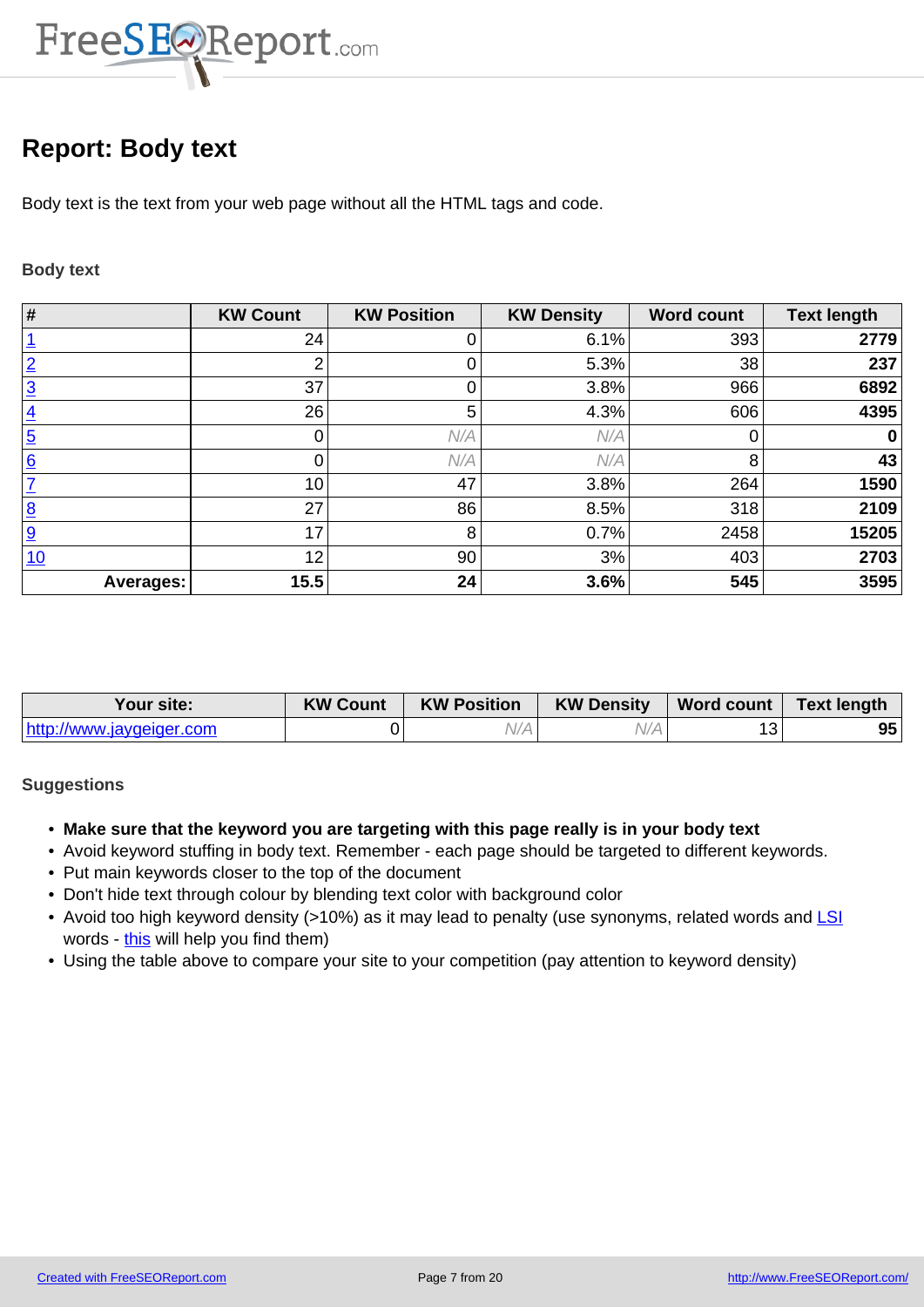

# **Report: URL**

<span id="page-7-0"></span>URL is the address of your web page.

**URL**

| <b>Words in URL</b>                | <b>KW Position</b> | <b>Word count</b> | <b>URL length</b> |
|------------------------------------|--------------------|-------------------|-------------------|
| 1 geiger                           |                    |                   | 22                |
| 2 geigerintl                       |                    |                   | 26                |
| 3 en wikipedia wiki geiger counter | 18                 | 5                 | 43                |
| 4 en wikipedia wiki hans geiger    | 23                 | 5                 | 40                |
| 5 hrgiger                          | N/A                |                   | 23                |
| 6 geigermall                       |                    |                   | 26                |
| Z shopgeigers                      |                    |                   | 27                |
| <b>8</b> shopgeigerfashion         |                    |                   | 29                |
| <b>9</b> jaygeiger                 | 3                  |                   | 25                |
| 10 geigercounters                  |                    |                   | 30 <sup>°</sup>   |
| Averages:                          |                    | າ                 | 29                |

| our site:'             | <b>KW Position</b> | <b>Word count</b> | <b>URL length</b> |
|------------------------|--------------------|-------------------|-------------------|
| <sub>i</sub> jaygeiger |                    |                   | 24                |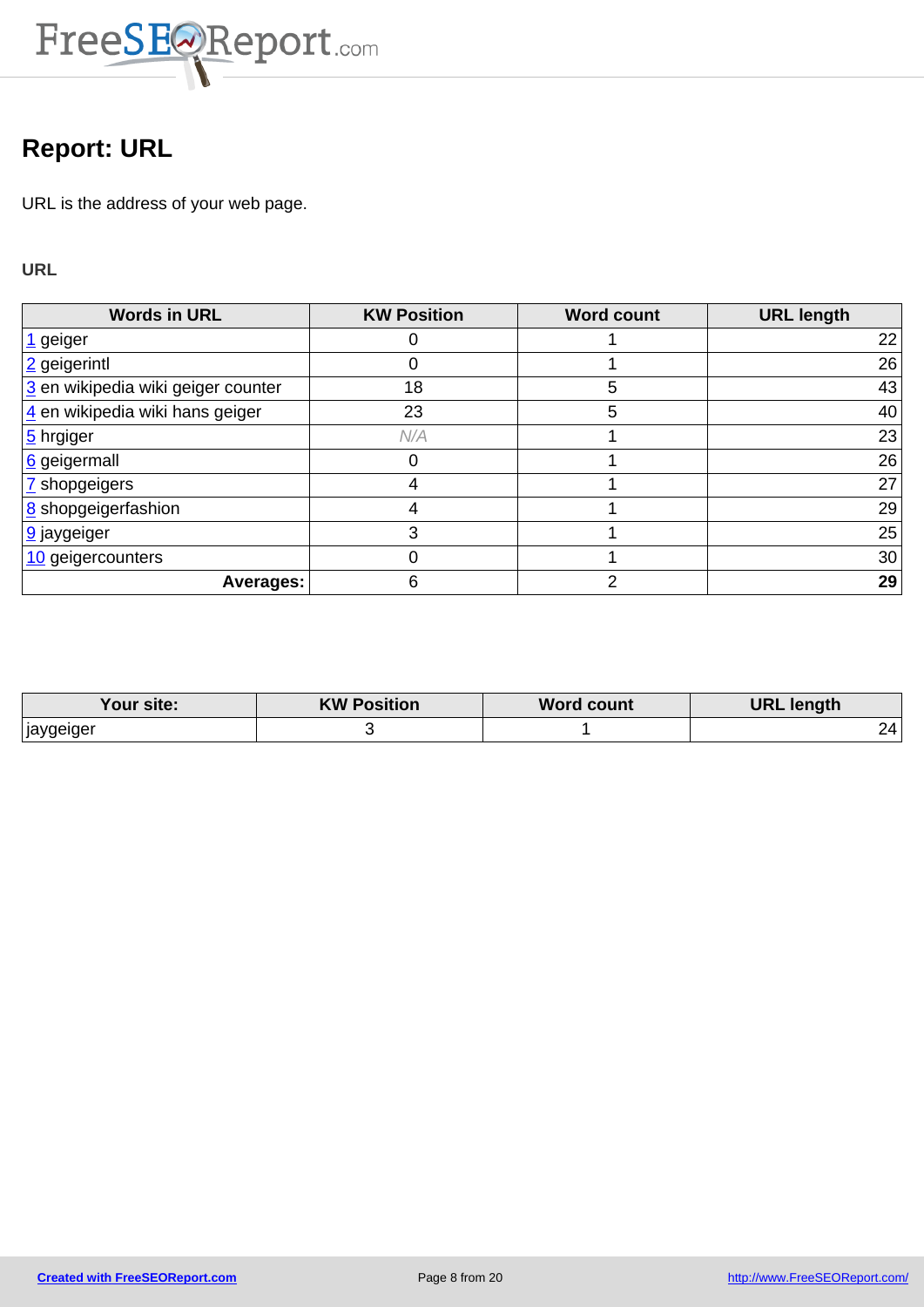

#### **Suggestions for domain name**

- If possible, put your main keyword in the domain name
- For SEO it seems that there is no difference between delimiting words in domain name or writing them together. From marketing standpoint it's better not to delimit words in domain name with dashes because of word of mouth marketing.

**Suggestions for URL**

- Make "user-friendly" urls; put your keywords there and leave out stop words like "I", "a", "an" etc. Also try to avoid special characters like "&", "?", "=", "\$", "%", "^" in the URL.
- Avoid keyword stuffing in URLs and try to keep them within a reasonable length
- Google suggests that you should use hyphens (-) instead of underscores ( $\Box$ ) in your URLs.
- Use the table above to compare your URL to your competition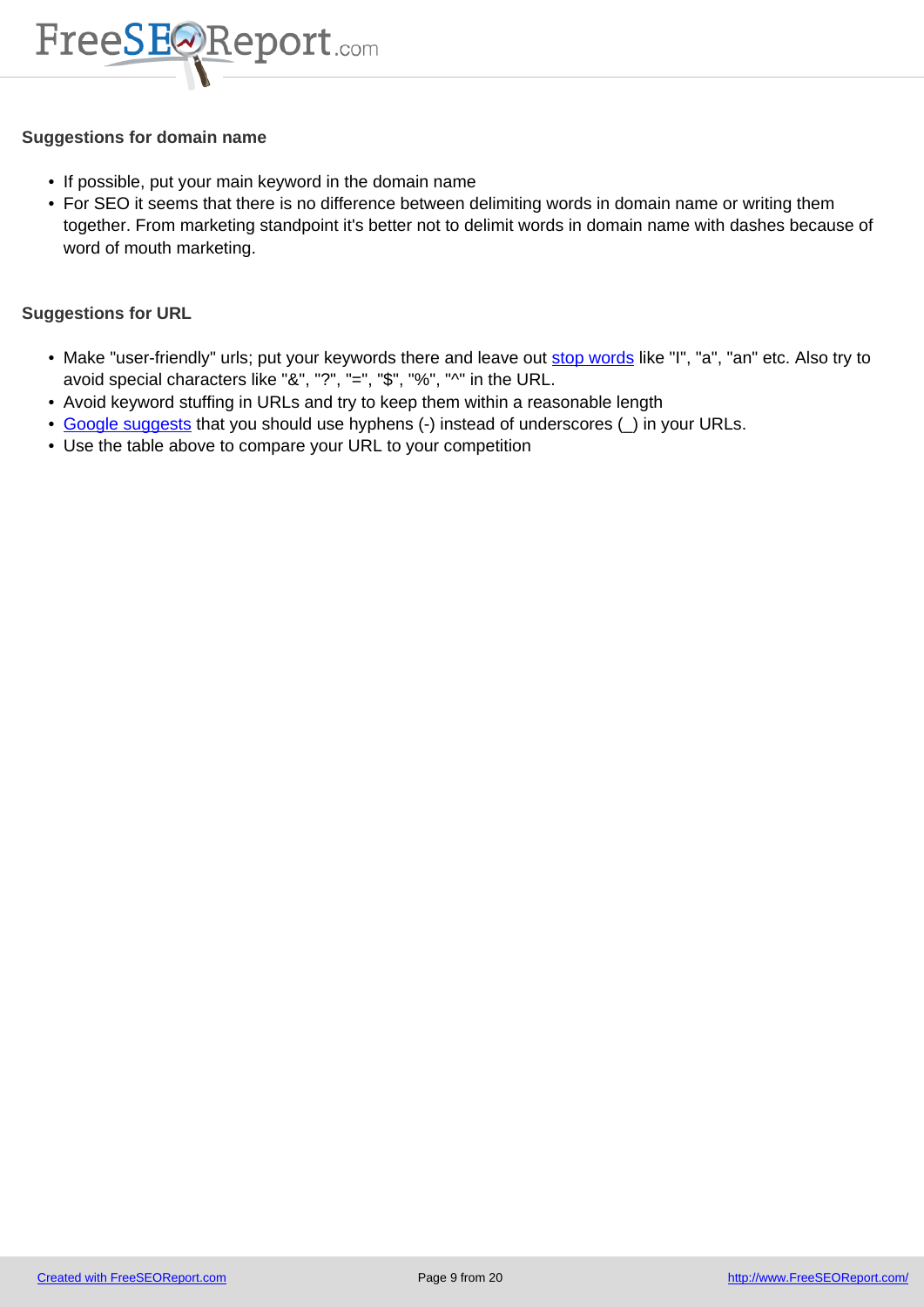

# **Report: Sitemap and robots.txt**

<span id="page-9-0"></span>**Link to sitemap not found. Maybe you don't have a sitemap and certainly you don't have a link to a sitemap in your robots.txt file (or the link is broken).**

Your robots.txt file:

```
"http://www.w3.org/TR/xhtml1/DTD/xhtml1-strict.dtd">
<html xmlns="http://www.w3.org/1999/xhtml">
<head>
<meta http-equiv="Content-Type" content="text/html; charset=iso-8859-1"/>
<title>404 - File or directory not found.</title>
<style type="text/css">
<! -body{margin:0;font-size:.7em;font-family:Verdana, Arial, Helvetica,
sans-serif;background:#EEEEEE;}
fieldset{padding:0 15px 10px 15px;} 
h1{font-size:2.4em;margin:0;color:#FFF;}
h2{font-size:1.7em;margin:0;color:#CC0000;} 
h3{font-size:1.2em;margin:10px 0 0 0;color:#000000;} 
#header{width:96%;margin:0 0 0 0;padding:6px 2% 6px 2%;font-family:"trebuchet MS",
Verdana, sans-serif;color:#FFF;
background-color:#555555;}
```

```
#content{margin:0 0 0 2%;position:relative;}
```

```
.content-container{background:#FFF;width:96%;margin-top:8px;padding:10px;position:relative;}
-->
</style>
</head>
<body>
<div id="header"><h1>Server Error</h1></div>
<div id="content">
  <div class="content-container"><fieldset>
   <h2>404 - File or directory not found.</h2>
   <h3>The resource you are looking for might have been removed, had its name changed,
or is temporarily unavailable.</h3>
  </fieldset></div>
</div>
</body>
</html>
```
 $<$ ! DOC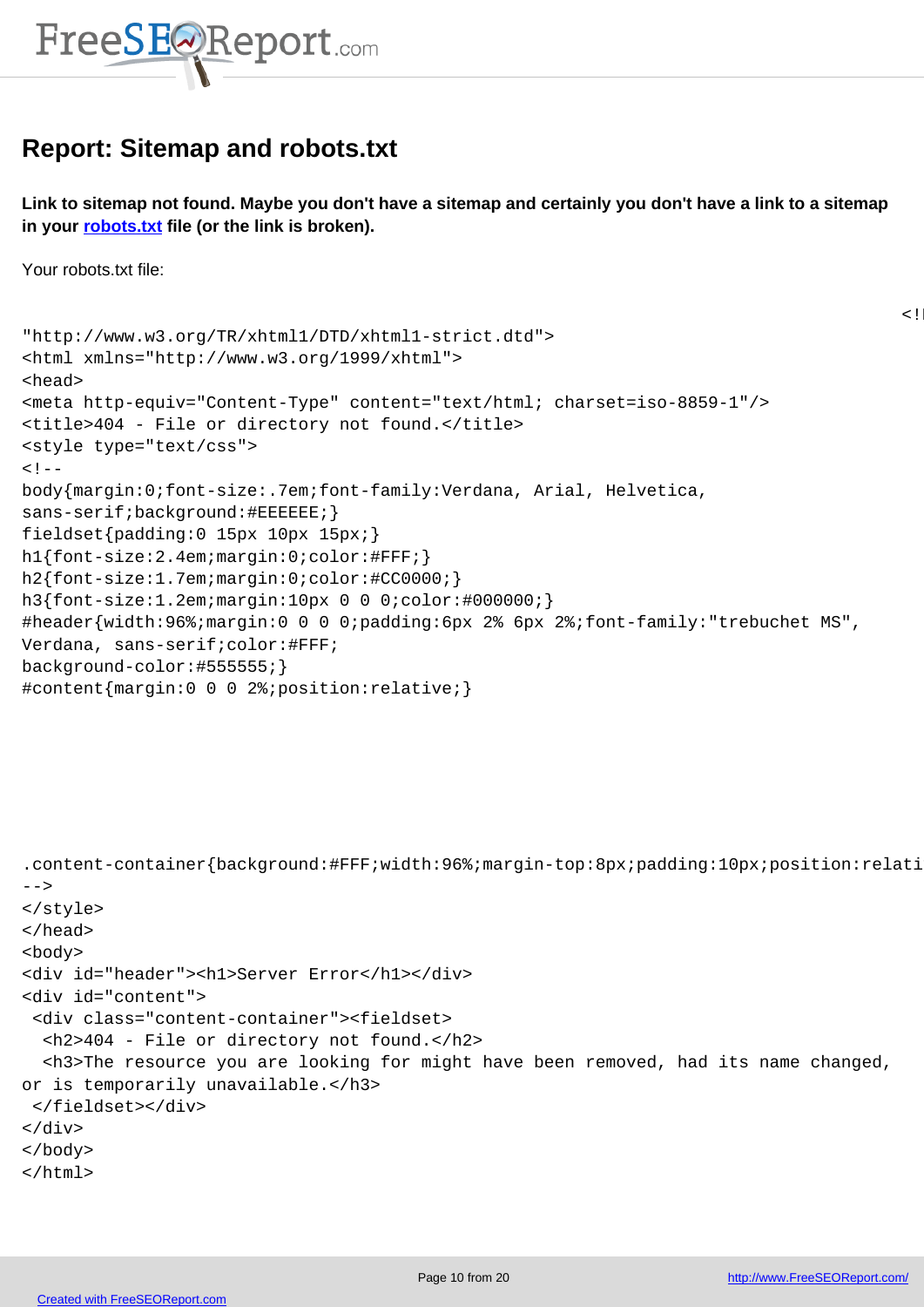

#### **Sitemap**

Sitemap is a file (or multiple files) that list URLs for a site.

- It is important to submit your sitemap to Google Webmaster Tools
- It is important to include a link to sitemap file in your robots txt file
- If you want to put sitemap on different domain you must put a link to it in your robots.txt file
- All information about sitemaps http://www.sitemaps.org/
- You can also submit your sitemap to Bi[ng Webmaster Tools](http://www.google.com/webmasters/tools/)
- If you don't h[ave a sitemap, try sitemap gener](http://www.sitemaps.org/protocol.php#location)ators

#### **Robots.txt**

Robots.txt is a file on your site that tells web spiders (like Googlebot) how to behave on your site.

- Robots.txt should contain a link to your sitemap (for example: Sitemap: http://www.jaygeiger.com/sitemap.xml)
- All inform[ation about robo](http://www.jaygeiger.com/robots.txt)ts.txt http://www.robotstx[t.org/](http://en.wikipedia.org/wiki/Googlebot)

#### **Meta robots tag**

Meta robots tag is a special HTML tag that tells robots how to behave on that page.

- Use meta robots tag if you want to prevent search engines from indexing the page.
- More information about meta robots tag http://www.robotstxt.org/meta.html
- Your meta robots tag is empty that's perfectly fine.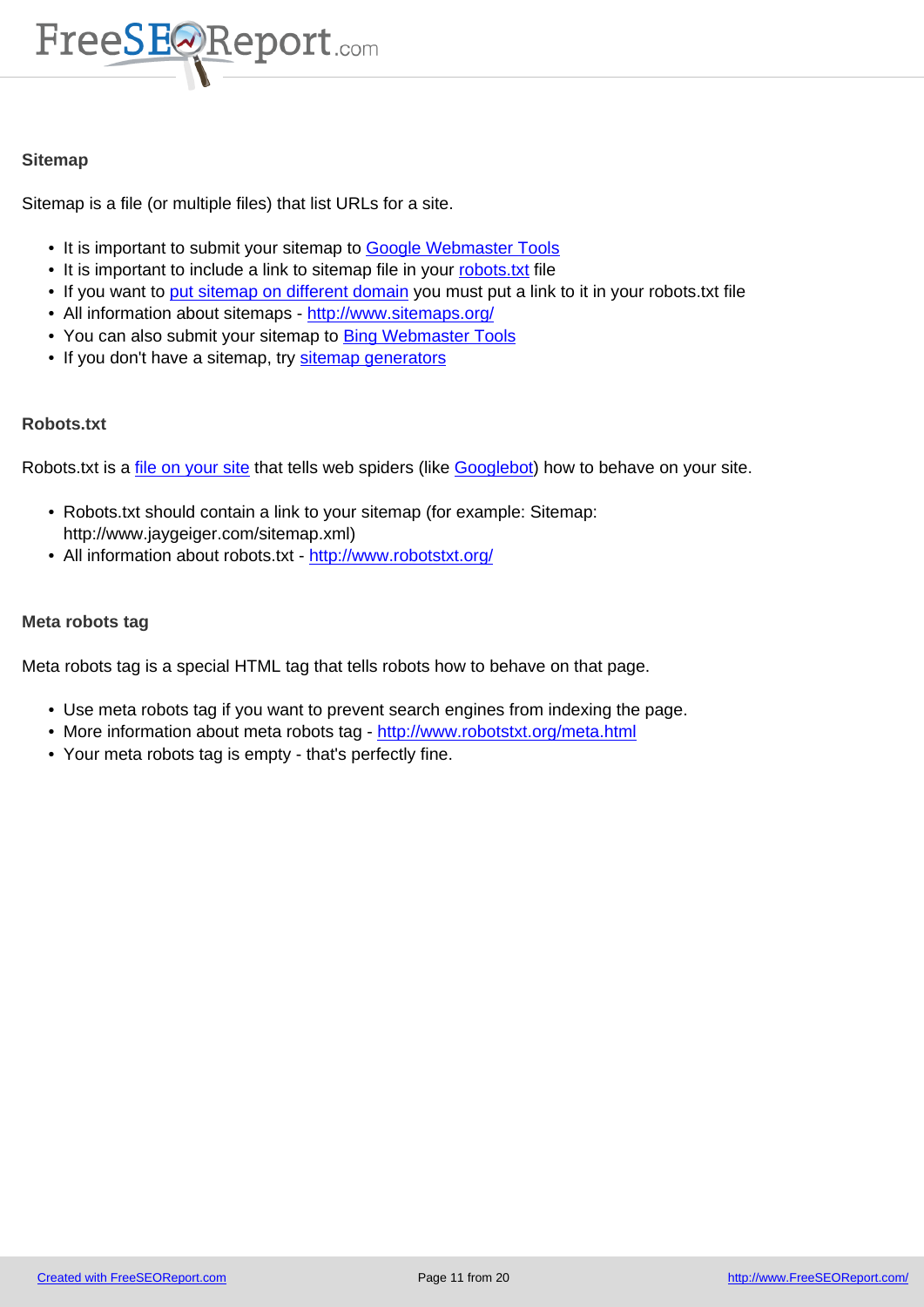

# **Report: Meta description**

<span id="page-11-0"></span>Meta description is your description of your web page. It is coded in HTML and doesn't appear on the web page. Search engines sometimes display this description in search results.

### **Meta description**

| $\pmb{\#}$      | <b>Meta descriptions</b>                          |
|-----------------|---------------------------------------------------|
| <u>1</u>        | N/A                                               |
| $\overline{2}$  | N/A                                               |
| $\overline{3}$  | N/A                                               |
| $\overline{4}$  | N/A                                               |
| $\overline{5}$  | The official WebSite of swiss surrealist HR Giger |
| 6               | N/A                                               |
| $\overline{1}$  | N/A                                               |
| $\underline{8}$ | <b>Geiger Classic Fashions USA</b>                |
| 9               | by Geiger                                         |
| 10              | N/A                                               |

| Your site |  |
|-----------|--|
| N/A       |  |

### **Meta description analysis**

| #                | <b>KW Count</b> | <b>KW Position</b> | <b>KW Density</b> | <b>Word count</b> | <b>Text length</b> |
|------------------|-----------------|--------------------|-------------------|-------------------|--------------------|
|                  | N/A             | N/A                | N/A               | N/A               | N/A                |
| $\overline{2}$   | N/A             | N/A                | N/A               | N/A               | N/A                |
| $\overline{3}$   | N/A             | N/A                | N/A               | N/A               | N/A                |
| $\overline{4}$   | N/A             | N/A                | N/A               | N/A               | N/A                |
| $\overline{5}$   | N/A             | N/A                | N/A               | 8                 | 49                 |
| 6                | N/A             | N/A                | N/A               | N/A               | N/A                |
| 7                | N/A             | N/A                | N/A               | N/A               | N/A                |
| $\underline{8}$  |                 | 0                  | 25%               | 4                 | 27                 |
| 9                |                 | 3                  | 50%               | າ                 | 9                  |
| 10               | N/A             | N/A                | N/A               | N/A               | N/A                |
| <b>Averages:</b> | 0.2             | N/A                | 7.5%              |                   | 9                  |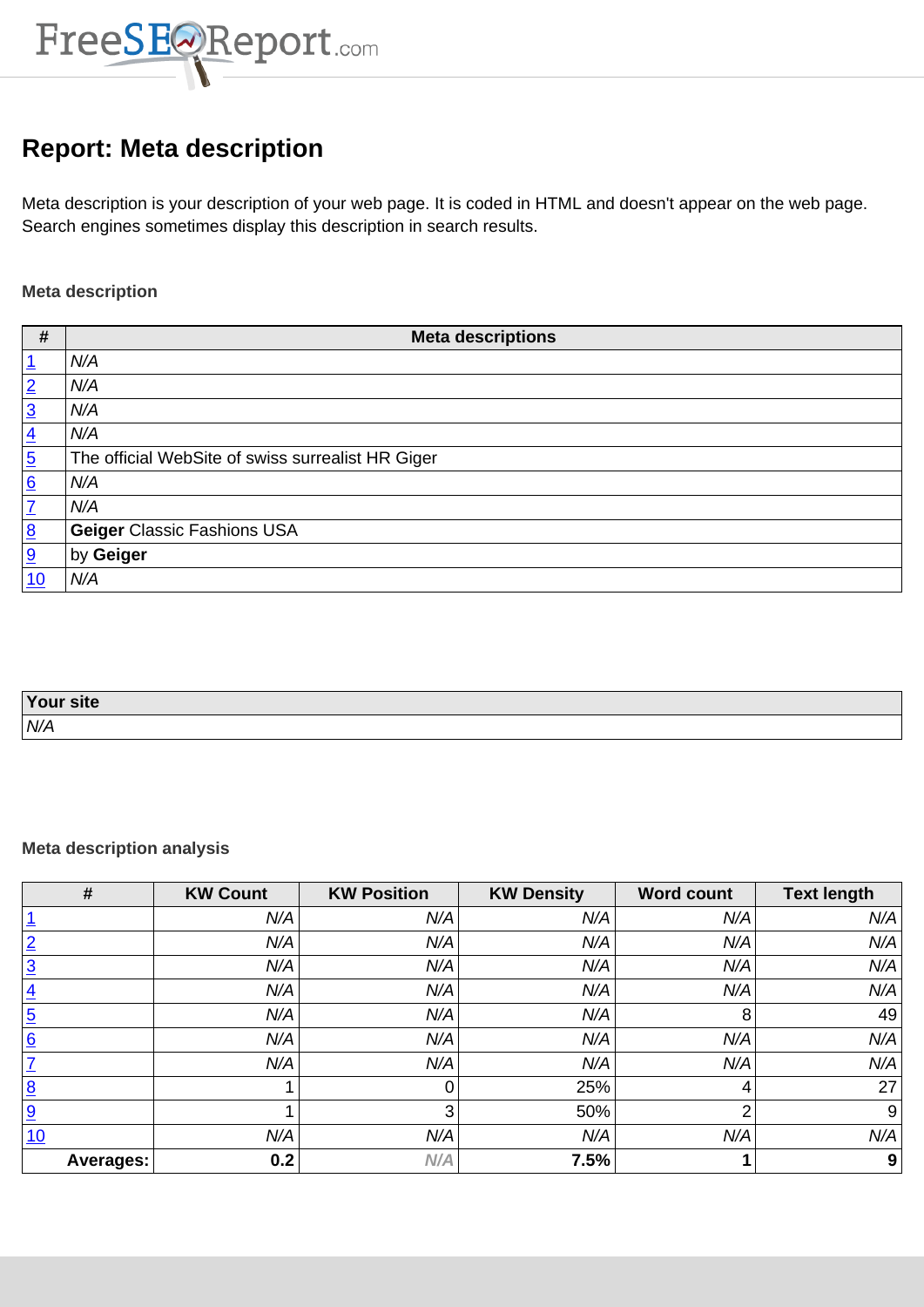

| Your site: | <b>KW Count</b> | <b>KW Position</b> | <b>KW Density</b> | <b>Word count</b> | Text length |
|------------|-----------------|--------------------|-------------------|-------------------|-------------|
|            | N/A             | N/Al               | N/A               | N/A               | N/A         |

- **Make sure that the keyword you are targeting really is in your meta description**
- Create unique meta description for every page
- Put your keyword closer to the start of the meta description
- A compelling call-to-action in meta description might help you get a better click-through rate in Google search engine results pages.
- Avoid keyword stuffing in meta description
- Keep the lenght of meta description under 160 characters (15 20 words) to make sure that your message isn't truncated in Google SERPs.
- Make meta description different from page title (<title>).
- Using the table above (meta description analysis) to compare your site to your competition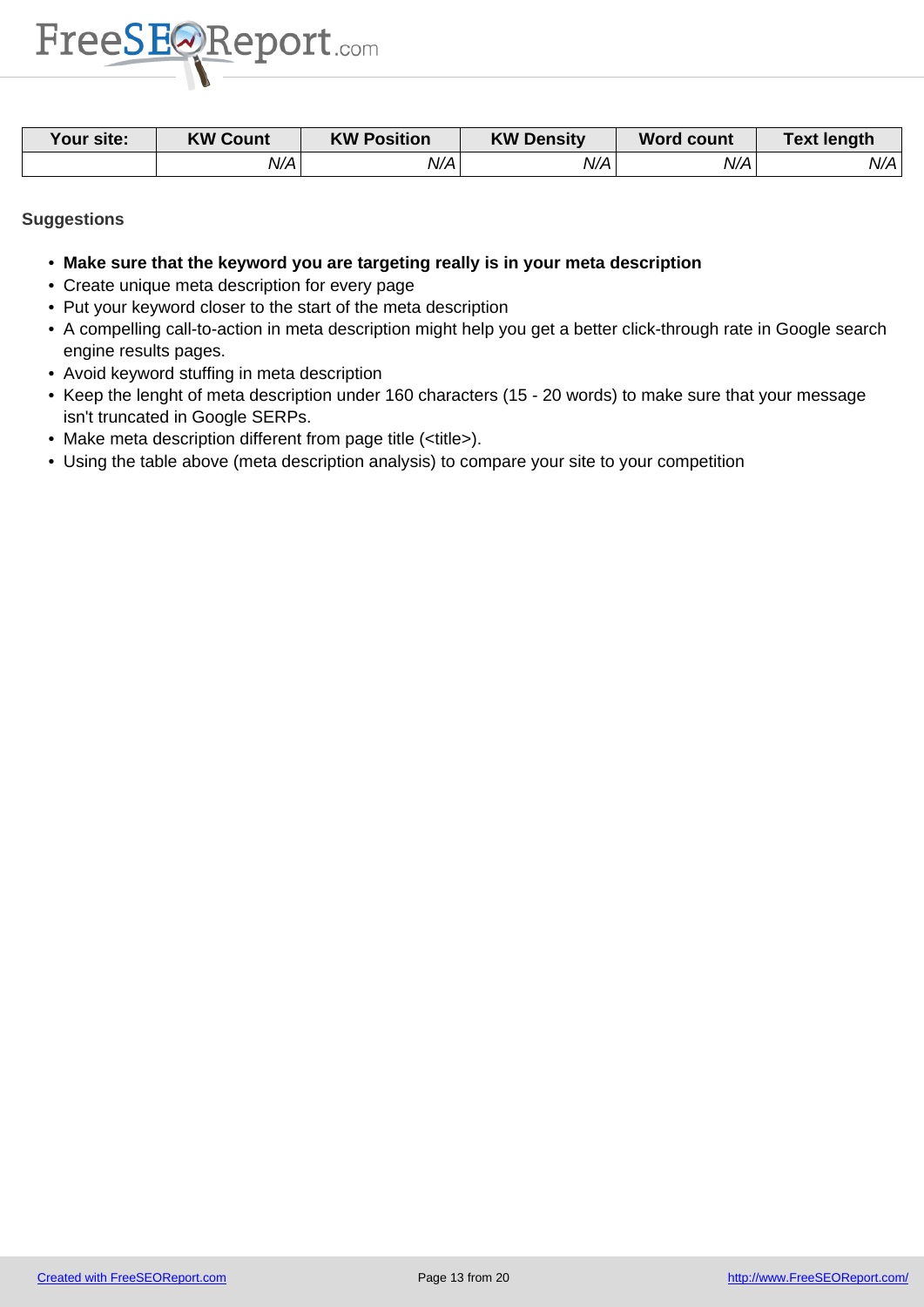

# **Report: Links**

<span id="page-13-0"></span>Internal linking and links in general are very important from SEO standpoint. Search engine algorithms use anchor texts extensively.

### **Links on your site**

|                    |      | $\blacksquare$ Nofe |
|--------------------|------|---------------------|
| <b>Anchor text</b> | Link | <b>OIIOW</b>        |

- Follow Google's suggestions on URL structure: http://www.google.com/support/webmasters/bin/answer.py?answer=76329&hl=en
- For internal linking put nofollow attribute on links to unimportant pages (from SEO standpoint like "Privacy Policy", "Contact us" and other pages)
- Put keywords in anchor texts
- [If link anchor is an image then put anchor text in image's "alt" attribute](http://www.google.com/support/webmasters/bin/answer.py?answer=76329&hl=en)
- Avoid keyword stuffing in anchor texts
- Avoid using un-related phrases like "click here" or "more..." in anchor texts
- Linking to similar external sites will help search engines to determine your site's theme
- Use the list above to check your anchor texts and nofollow attributes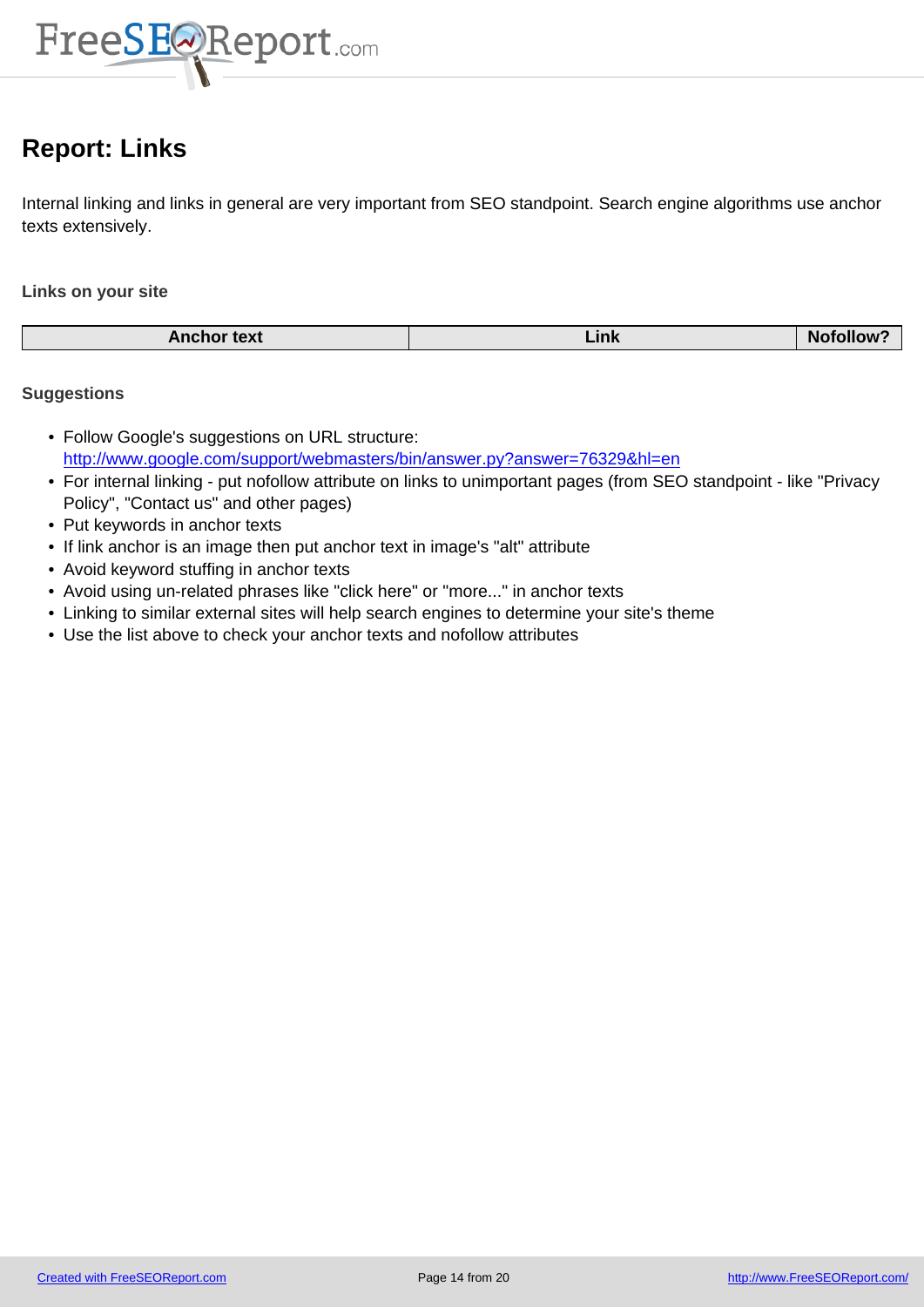

# **Report: HTML Code and page load time**

Optimizing HTML code is part of the SEO. It also increases usability because optimized HTML usually loads faster.

### **HTML Analysis**

| #                       | <b>HTML Size</b> | <b>TABLE tag</b> | js in<br>html | <b>IMG tag</b> | A tag | .js | .css | <b>Validation</b> | Load<br>time |
|-------------------------|------------------|------------------|---------------|----------------|-------|-----|------|-------------------|--------------|
| $\overline{1}$          | 20.20 kb         | N/A              | $1.18$ kb     | 17             | 71    | 15  | 5    | check             | <u>view</u>  |
| $\overline{2}$          | 3.63 kb          | N/A              | 0.78 kb       | 2              | 13    |     |      | check             | <u>view</u>  |
| $\overline{3}$          | 38.13 kb         | 3                | 3.97 kb       | 14             | 160   | 5   | 2    | check             | <b>view</b>  |
| $\overline{4}$          | 34.06 kb         | 3 <sup>1</sup>   | 4.07 kb       | 5              | 144   | 5   | 2    | check             | <u>view</u>  |
| $\overline{5}$          | $1.13$ kb        | N/A              | $0.00$ kb     | N/A            | N/A   | N/A | N/A  | check             | <u>view</u>  |
| 6                       | $0.15$ kb        | N/A              | $0.00$ kb     | N/A            |       | N/A | N/A  | check             | <u>view</u>  |
| $\overline{I}$          | 9.32 kb          | N/A              | $0.95$ kb     | 8              | 23    | 2   |      | check             | <u>view</u>  |
| $\overline{\mathbf{8}}$ | 7.72 kb          | $\overline{7}$   | $0.00$ kb     | 4              | 21    |     |      | check             | <b>view</b>  |
| 9                       | 47.64 kb         | N/A              | 1.39 kb       | 13             | 161   | 5   | 2    | check             | <u>view</u>  |
| 10                      | 17.85 kb         | 4                | $1.11$ kb     | 37             | 39    | N/A | N/A  | check             | <u>view</u>  |

#### **[Yo](http://www.jaygeiger.com/)ur site**

| HTML Size | TABLE tag   js in html $\vert$ IMG tag |           |     | A tag | $\cdot$ IS | .CSS | <b>Validation</b> | Load time |
|-----------|----------------------------------------|-----------|-----|-------|------------|------|-------------------|-----------|
| 0.32 kb   | V/A                                    | $0.00$ kb | V/A |       | 'V/A       | V/A  | check             | view      |

- HTML Size the size of the html code (the smaller the html size the better)
- TABLE tag how many table tags found in the code (less is better)
- js in html the size of code between <script> tags (less is better; js code should be moved to external file)
- IMG tag how many image tags found in the code
- A tag how many links found in the code
- .js how many links to external JavaScript files found in the code
- .css how many links to external CS files found in the code
- Validation a link to HTML validation service (don't worry if your code has many validation errors)
- Load time a link to free tool that analyzes page load time and shows broken images/files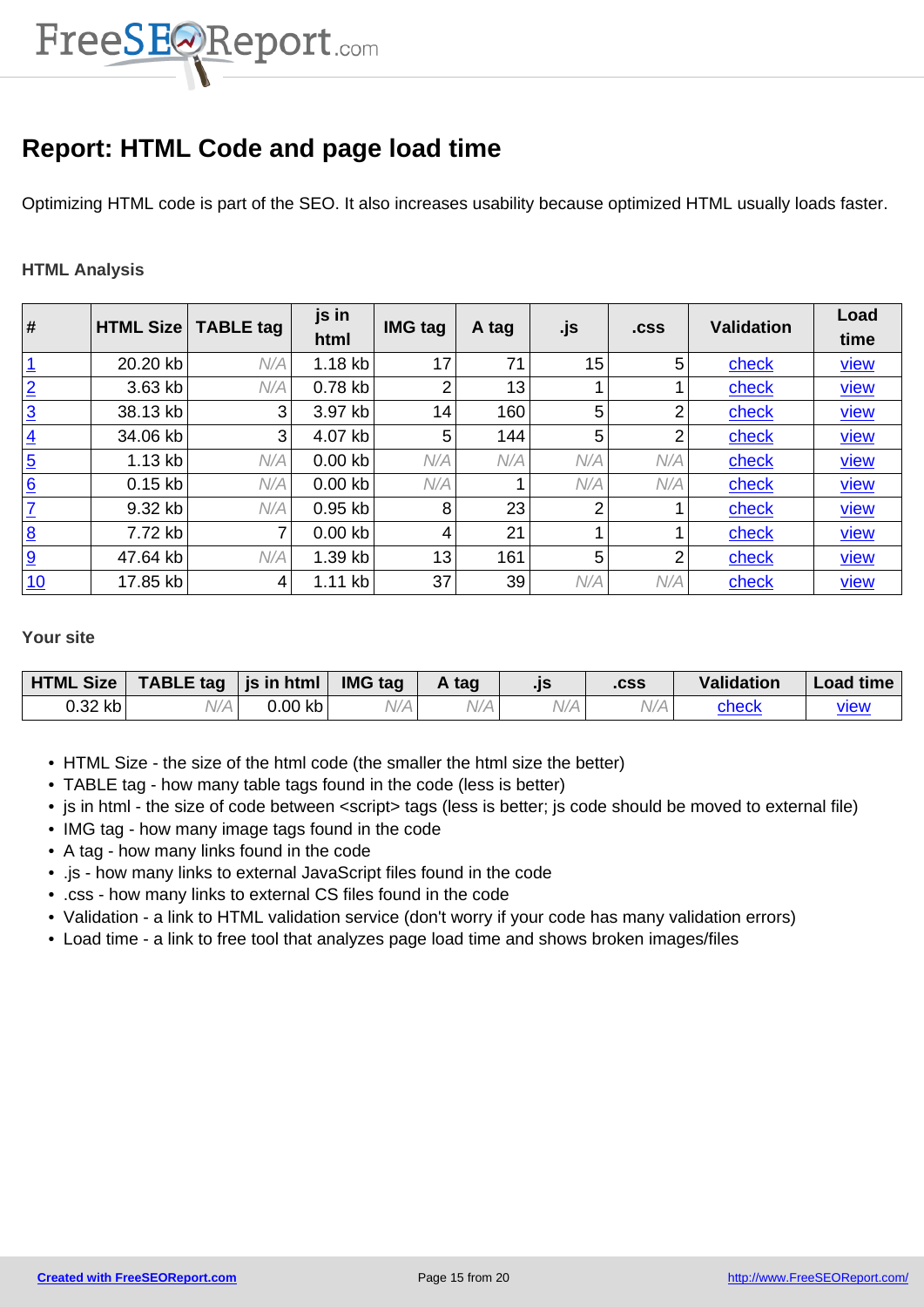

- 100% Valid code is great but most of the time search engine spiders can process invalid code as well.
- Using less TABLE tag tags may result in faster page load
- Having smaller HTML will result in faster page load
- Avoid [broken ima](http://validator.w3.org/)ges on your site as it slows down page load (click on the "Load time" link to get list of broken images on site)
- Put CSS in external files. If you can combine all CSS information into one file it will make your page load faster
- Put JavaScript code in external files. If you can combine all JavaScript code information into one file it will make your page load faster
- If you are using common JS libraries (like jquery, prototype, moo tools and others) use Google Ajax Libraries API (more info here)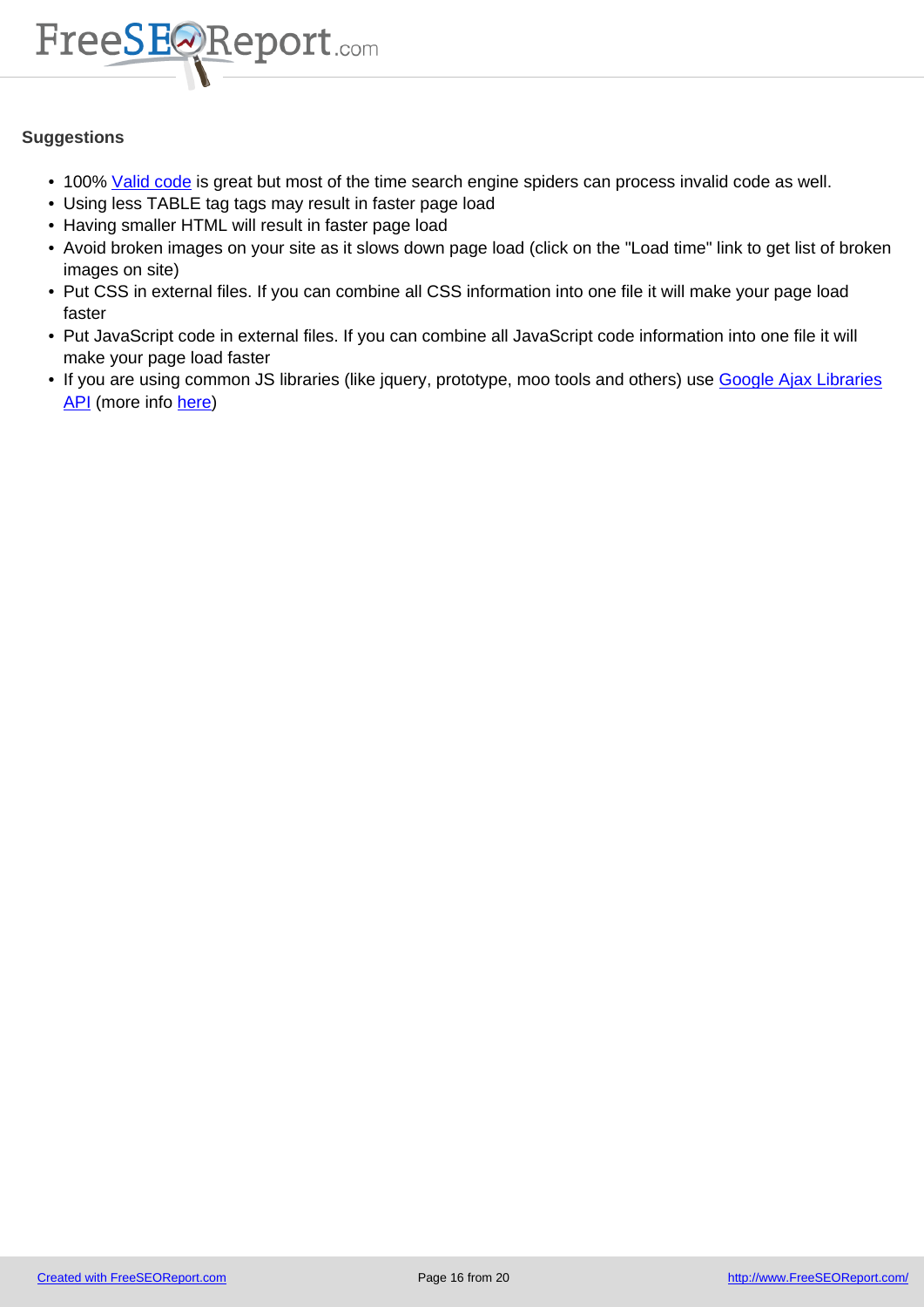

# **Report: Images**

<span id="page-16-0"></span>For SEO purposes it is usefull to analyze filenames and "alt" texts of images on your site.

## **Images on your site**

| <b>AIL LEAL</b> | name! |
|-----------------|-------|
| $T^{\prime}$    | ш     |
|                 |       |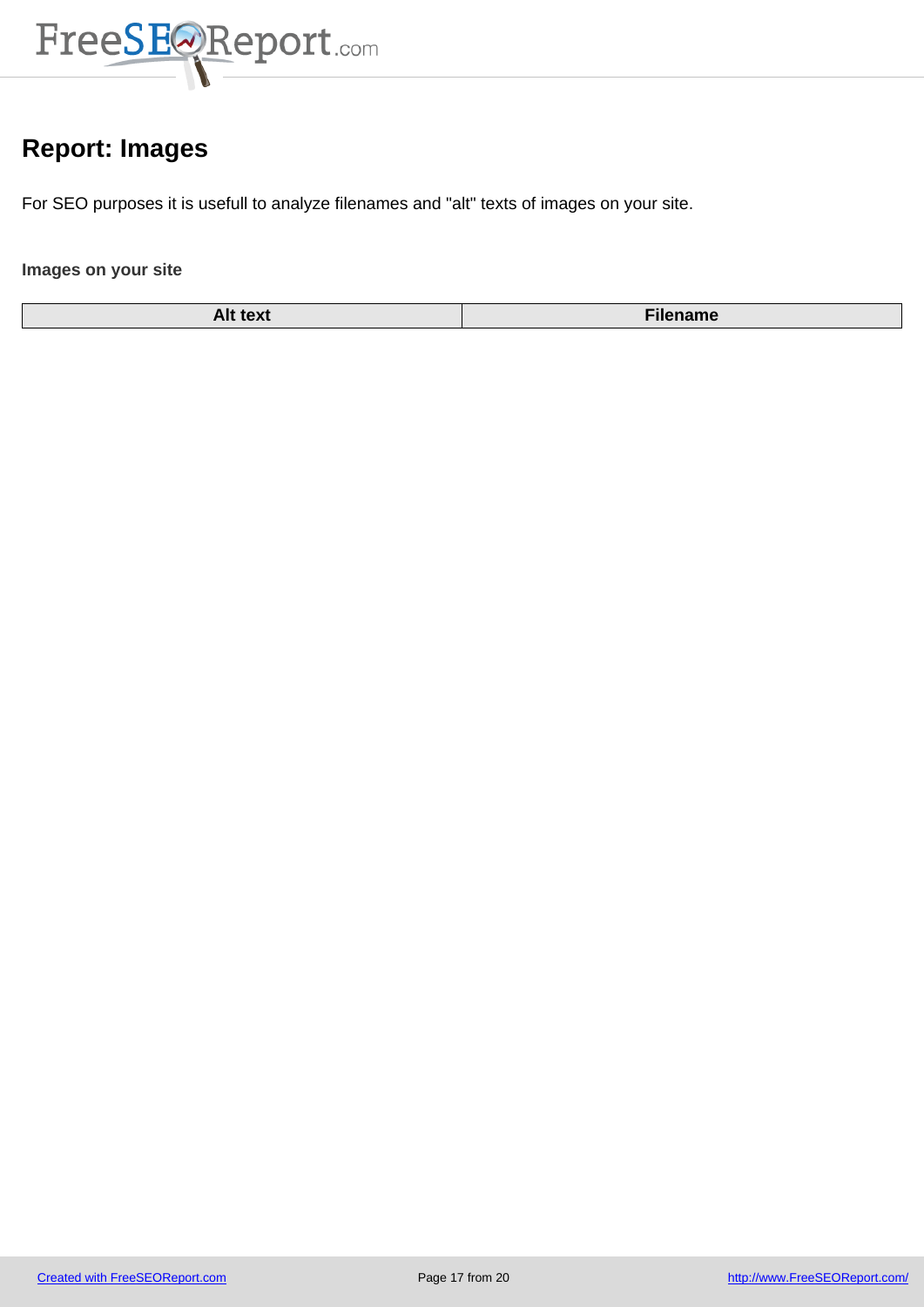

- Use "alt" texts to describe the image for **accessibility** and SEO reasons
- Don't overuse "alt" texts, for example, don't add them to spacer images or layout of images
- Put keywords in "alt" texts if they make sense in the context
- You can also use keywords in filenames [\(write keywor](http://en.wikipedia.org/wiki/Web_accessibility)ds together or seperate them with dashes)
- Avoid keyword stuffing in "alt" texts or filenames
- Use the list above to check your "alt" texts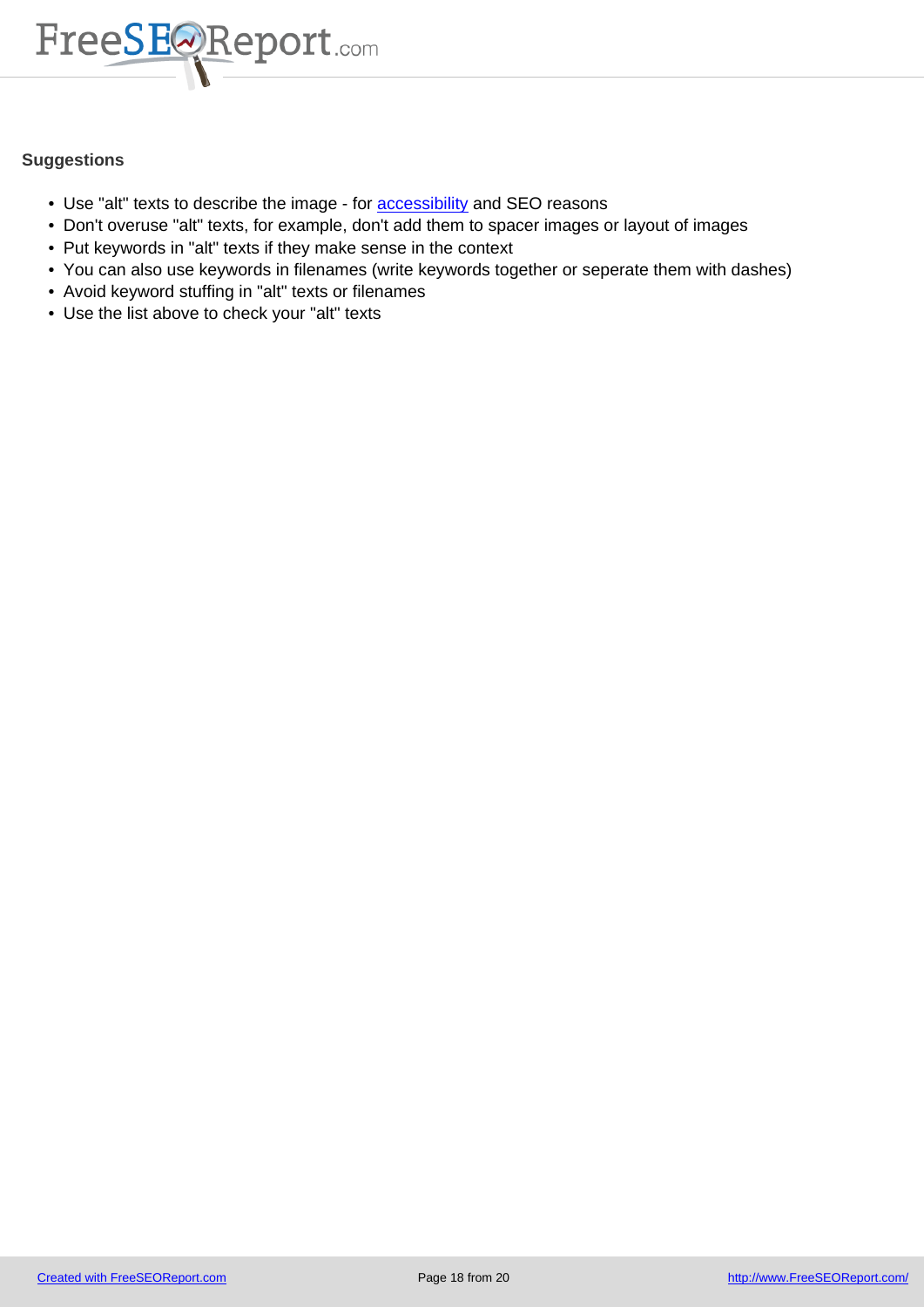

# **Report: Meta keywords**

<span id="page-18-0"></span>Meta keywords are keywords related to your site. They are coded in HTML and don't appear on the web page. Search engines do NOT care about meta keywords AT ALL and there's no reason to have them. But you can get new keyword ideas by looking at your competitor's keywords!

### **Meta keywords**

| #                                         | <b>Meta keywords</b>                                                                                           |
|-------------------------------------------|----------------------------------------------------------------------------------------------------------------|
|                                           | N/A                                                                                                            |
| $\frac{1}{2}$ $\frac{2}{3}$ $\frac{1}{4}$ | N/A                                                                                                            |
|                                           | N/A                                                                                                            |
|                                           | N/A                                                                                                            |
|                                           | Alien, Alien4, Alien:Insurrection, Gruyeres, Museum, Store, museum hr giger, museum hrgiger, hr giger          |
|                                           | museum, Shop, Limelight, NYC, New York, New York, New York City, Alien: Resurrection, H.R. Giger, Giger,       |
| $\overline{5}$                            | giger, HRGiger, hrgiger, surrealist, surrealism, necronomicon, arh+, biomechanics, alien, aliens, alien3       |
|                                           | , airbrush, Art, horror, species                                                                               |
| $\frac{1}{2}$                             | N/A                                                                                                            |
|                                           | N/A                                                                                                            |
|                                           | boiled wool cape, car coat, walk jacket, Geiger jacket, Geiger cape, Austria, online store, buy online, store, |
| $\overline{8}$                            | Geiger of Austria, Vermont, Middlebury, Geiger                                                                 |
| 9                                         | , Geiger                                                                                                       |
| 10                                        | Geiger counter, Geiger counters, www.geigercounters.com, www.geigercounter.com, radiation detector,            |
|                                           | radiation detectors, radiation monitor, radiation monitors, radiation testers, radioactivity                   |

| Your site |  |
|-----------|--|
| N/A       |  |

### **Meta keywords analysis**

|                | <b>KW Count</b> | <b>KW Position</b> | <b>KW Density</b> | <b>Word count</b> | <b>Text length</b> |
|----------------|-----------------|--------------------|-------------------|-------------------|--------------------|
|                | N/A             | N/A                | N/A               | N/A               | N/A                |
| $\overline{2}$ | N/A             | N/A                | N/A               | N/A               | N/A                |
| <u> 3</u>      | N/A             | N/A                | N/A               | N/A               | N/A                |
| $\overline{4}$ | N/A             | N/A                | N/A               | N/A               | N/A                |
| $\overline{5}$ | N/A             | N/A                | N/A               | 41                | 340                |
| <u> 6</u>      | N/A             | N/A                | N/A               | N/A               | N/A                |